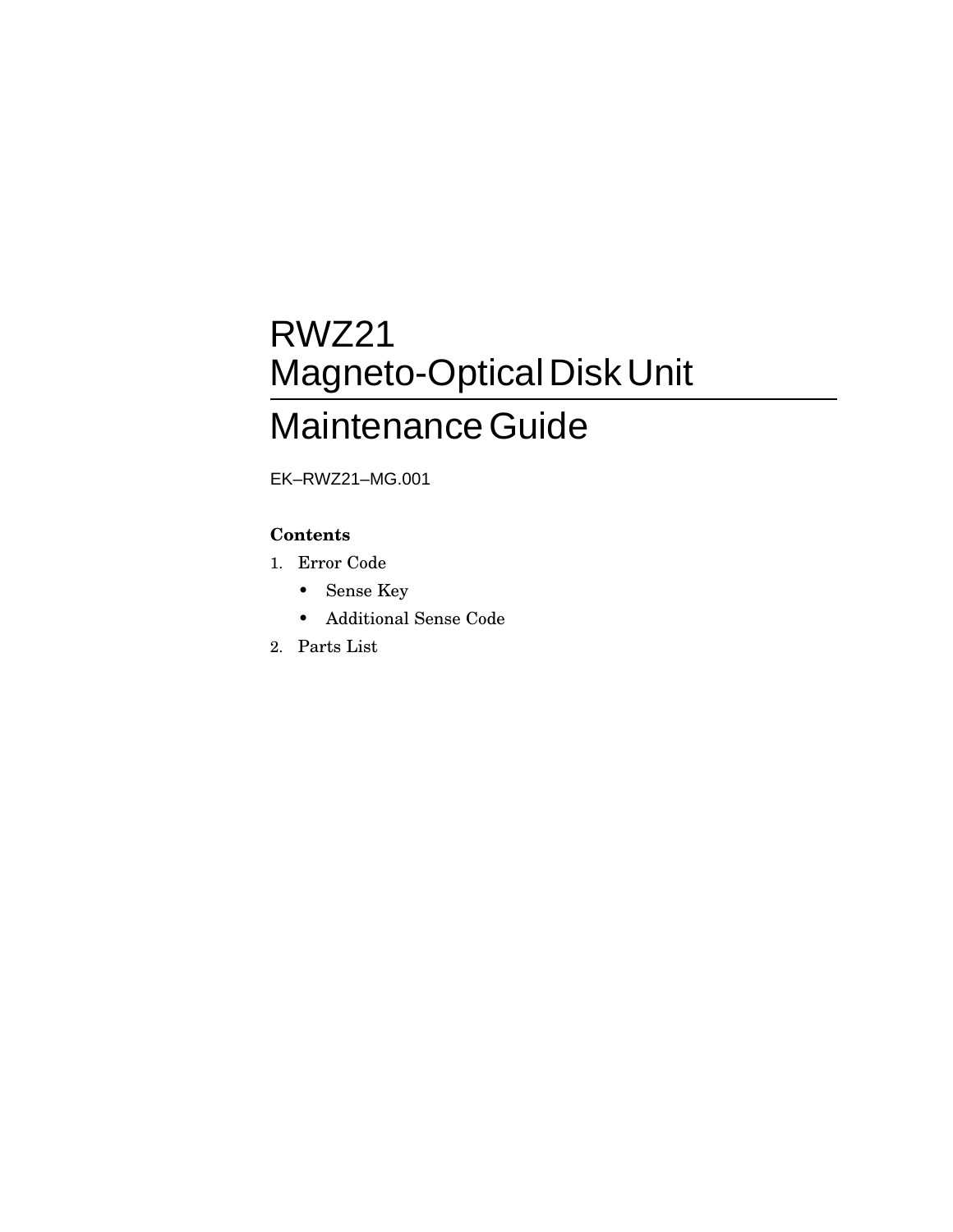#### **August 1992**

© Digital Equipment Corporation Japan 1992.

All Rights Reserved.

The postpaid READER'S COMMENT form on the last page of this document requests the user's critical evaluation to assist in preparing future documentation.

The following are trademarks of Digital Equipment Corporation.

| <b>DEC</b>   | VAXRI         | VТ                 |
|--------------|---------------|--------------------|
| <b>DECUS</b> | VAXcluster    | <b>ULTRIX</b>      |
| <b>PDP</b>   | <b>VAXELN</b> | VAXstation         |
| <b>VAX</b>   | VMS           | <b>DEC</b> station |

digital<sup>"</sup>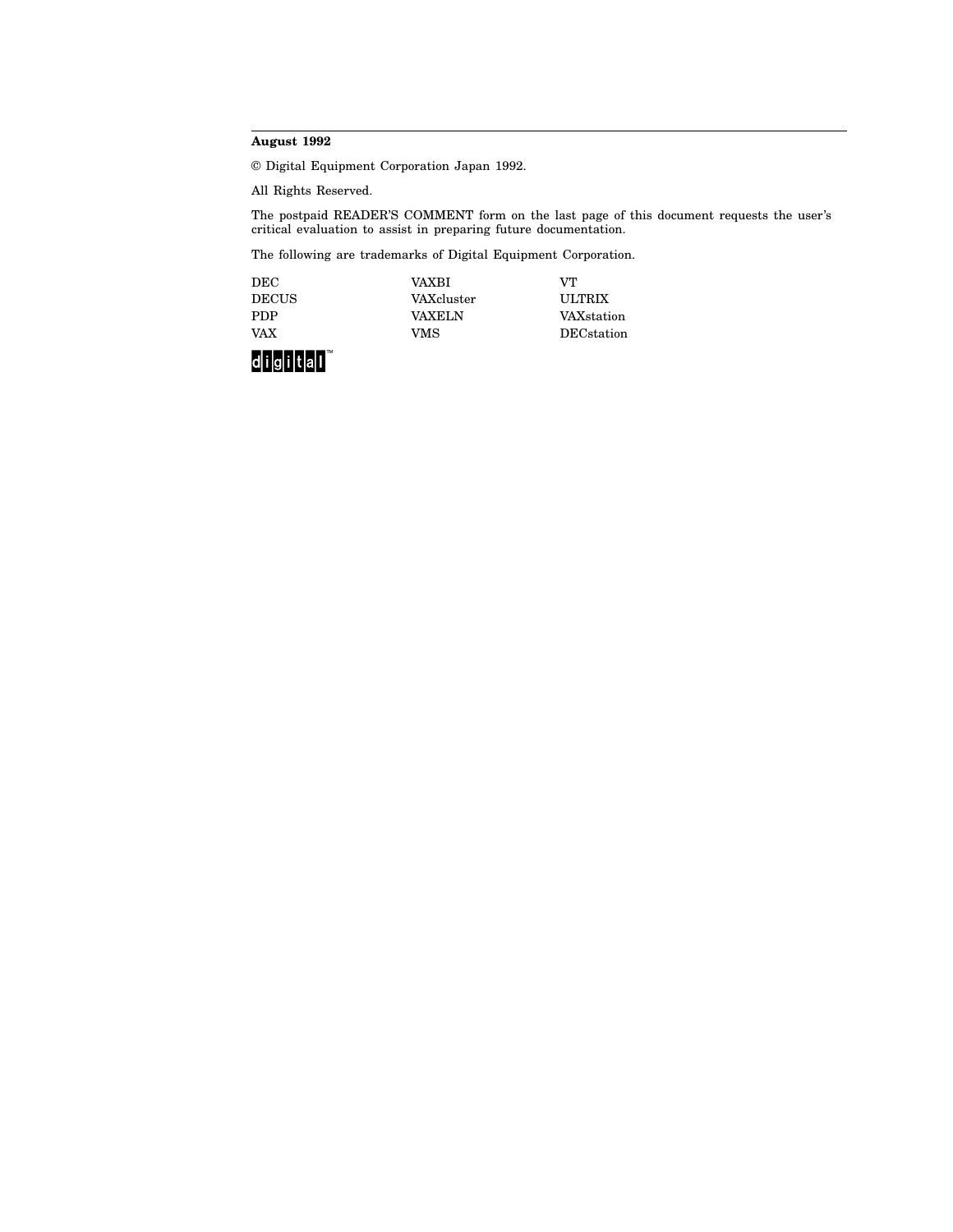

RWZ21 Block Diagram RWZ21 Block Diagram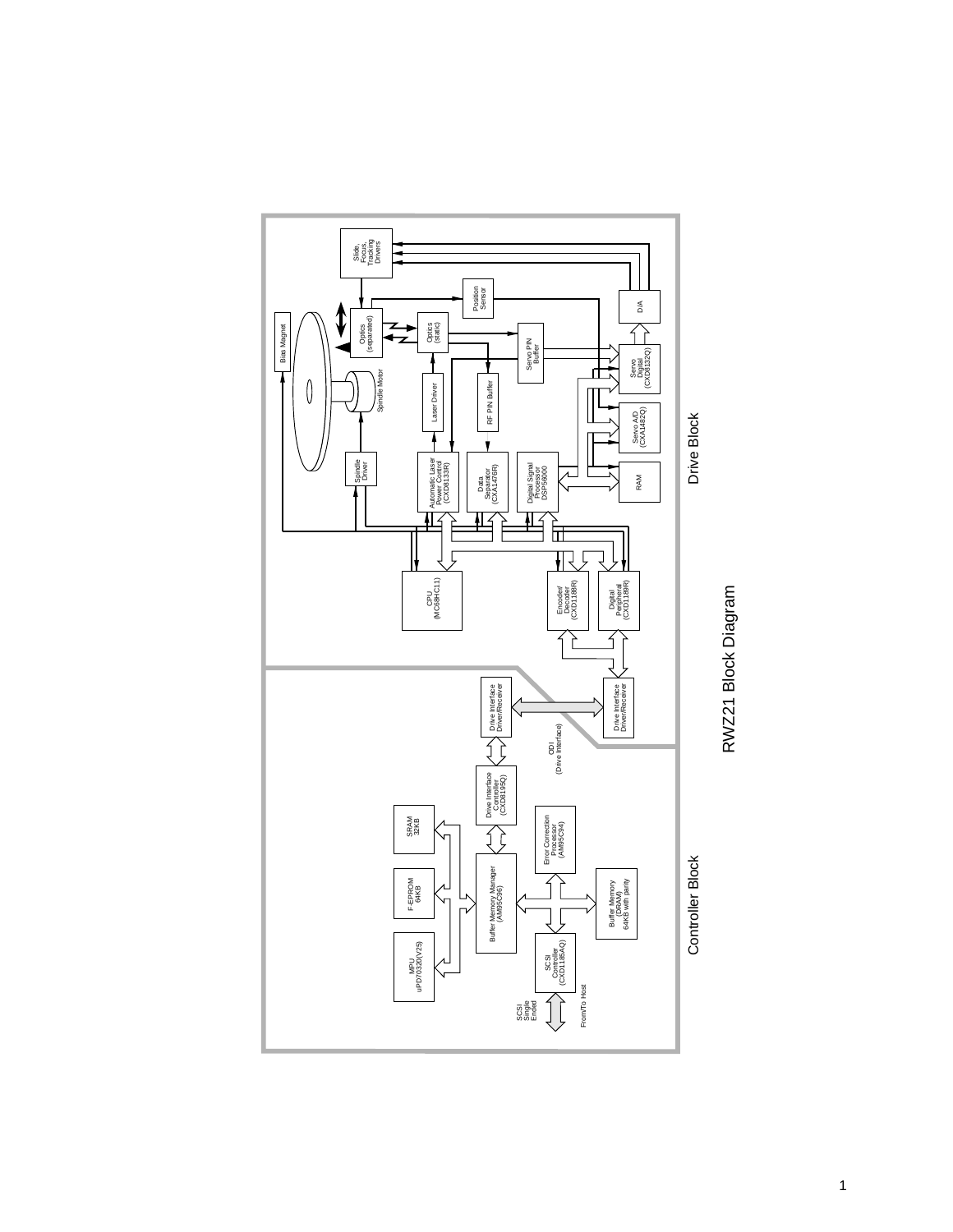# **1 Error Code**

### **1.1 Sense Key**

The Sense Key in the Extended Sense Data reports the detected error or the drive condition. The following Sense Keys are implemented in the RWZ21.

| <b>Sense Key</b> | <b>Description</b>                                                                                                                                                                                     |
|------------------|--------------------------------------------------------------------------------------------------------------------------------------------------------------------------------------------------------|
| 0H               | <b>NO SENCE</b> Indicates that there is no specific sense key information to be<br>reported for the designated logical unit. This sense key is returned when<br>the command is completed successfully. |
| 1H               | <b>RECOVERED ERROR</b> Indicates that the last command was completed<br>successfully with some recovery action performed by the SMO-C301.                                                              |
| 2H               | <b>NOT READY</b> Indicates that the logical unit cannot be accessed.                                                                                                                                   |
| 3H               | <b>MEDIUM ERROR</b> Indicates that the command terminated with an<br>unrecovered error condition that was caused by the medium defect.                                                                 |
| 4H               | <b>HARDWARE ERROR</b> Indicates that the controller detected a hardware<br>error.                                                                                                                      |
| 5H               | <b>ILLEGAL REQUEST</b> Indicates that there was an illegal parameter in<br>the command descriptor block or in the additional parameters supplied as<br>data for some commands.                         |
| 6H               | <b>UNIT ATTENTION</b> Indicates that the medium has been loaded, the unit<br>has been reset, or the Mode Select parameters has been changed.                                                           |
| 7H               | <b>DATA PROTECT</b> Indicates that a command that writes the medium<br>cannot be performed by the Write Protect condition of the medium<br>cartridge switch.                                           |
| 8H               | <b>COPY ABORTED</b> Indicates a <b>COPY</b> or <b>COPY AND VERIFY</b> command<br>was aborted due to an error condition on the source device, the destination<br>device, or both.                       |
| BH               | <b>ABORTED COMMAND</b> Indicates that the SMO-C301 aborted the last<br>command. The initiator may be able to recover by trying the command<br>again.                                                   |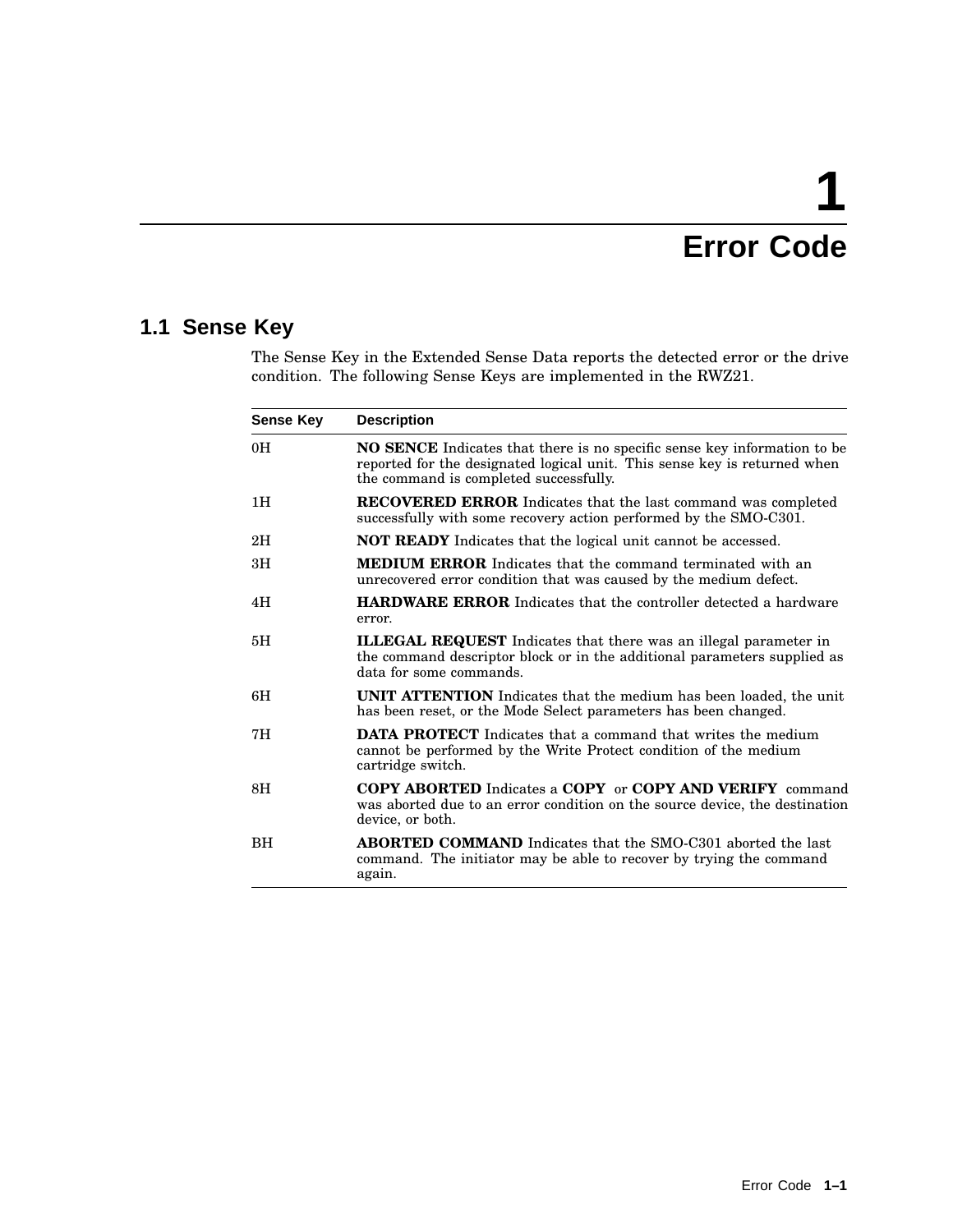### **1.2 Additional Sense Code**

The Additional Sense Code indicates the detailed error information or the device condition. The followings are the implemented Additional Sense Codes and the related Sense Key.

| Code             | <b>Description</b>                                                                                                                                                                                                                                                                              |
|------------------|-------------------------------------------------------------------------------------------------------------------------------------------------------------------------------------------------------------------------------------------------------------------------------------------------|
| 00H              | <b>No Additional Sense Information (NO SENSE)</b><br>There is no error to repeat.                                                                                                                                                                                                               |
| 02H <sup>3</sup> | No SOID Command Complete (HARDWARE ERROR)<br>SOID command complete was not returned from the drive unit.                                                                                                                                                                                        |
| 03H              | Write Fault (HARDWARE ERROR)<br>Write command failed. The logical block address where the fault was<br>detected may be returned in the Logical Block Address field or the<br>Information Byte field of the sense data.                                                                          |
| 04H              | Drive Not Ready (NOT READY)<br>The READY signal of SODI was negated. (The medium in the drive unit<br>is not spun up, the focus or slide servo was unlocked.)                                                                                                                                   |
| 05H              | Drive Not Selected (NOT READY)<br>The drive unit is not selected.                                                                                                                                                                                                                               |
| 07H              | Multiple Drives Selected (HARDWARE ERROR)<br>Multiple drives responded for a same drive number.                                                                                                                                                                                                 |
| 08H              | Logical Unit Communication Failure (HARDWARE ERROR)<br>Error was detected during the communication between the drive unit and<br>the controller unit(e.g. parity error).                                                                                                                        |
| 09H              | <b>Track Following Error (HARDWARE ERROR)</b><br>Still-jump failed and the optical head couldn't stay in the same track.                                                                                                                                                                        |
| 0AH <sup>4</sup> | <b>No Disk (NOT READY)</b><br>A medium is not inserted into the drive unit.                                                                                                                                                                                                                     |
| 0BH <sup>4</sup> | Load/Unload Failure (HARDWARE ERROR)<br>A failure was detected during loading or unloading the cartridge.                                                                                                                                                                                       |
| 0CH <sup>4</sup> | Spindle Failure (HARDWARE ERROR)<br>The spindle servo was not locked with the reference signal and the<br>medium was not rotated correctly.                                                                                                                                                     |
| 0 <sup>14</sup>  | <b>Focus Failure (HARDWARE ERROR)</b><br>The focus servo was missed. Issue START/STOP UNIT command with its<br>Start bit set to 1 to restart the drive.                                                                                                                                         |
| 0EH <sup>4</sup> | Tracking Failure (HARDWARE ERROR)<br>Tracking servo couldn't be locked.                                                                                                                                                                                                                         |
| 0FH <sup>4</sup> | Bias Magnet Failure (HARDWARE ERROR)<br>The bias magnet of the drive failed.                                                                                                                                                                                                                    |
| 10H              | <b>ID CRC Error</b> (HARDWARE ERROR)<br>The controller detected the error of ID cyclic check code transferred from<br>the drive unit.                                                                                                                                                           |
| 11H              | <b>Unrecovered Read Error of Data Blocks (MEDIUM ERROR)</b><br>The data errors couldn't be corrected by the error correction code. The<br>logical block address where the fault was detected may be returned in the<br>Logical Block Address field or Information Byte field of the sense data. |
| 15H              | <b>Seek Positioning Error (HARDWARE ERROR)</b><br>Seeking to the specified track failed after a few retrials.                                                                                                                                                                                   |

<sup>3</sup>These codes are newly added or have a different meaning from that of *CCS Rev 4B*.

<sup>4</sup>These codes are newly added or have a different meaning from that of *CCS Rev 4B*.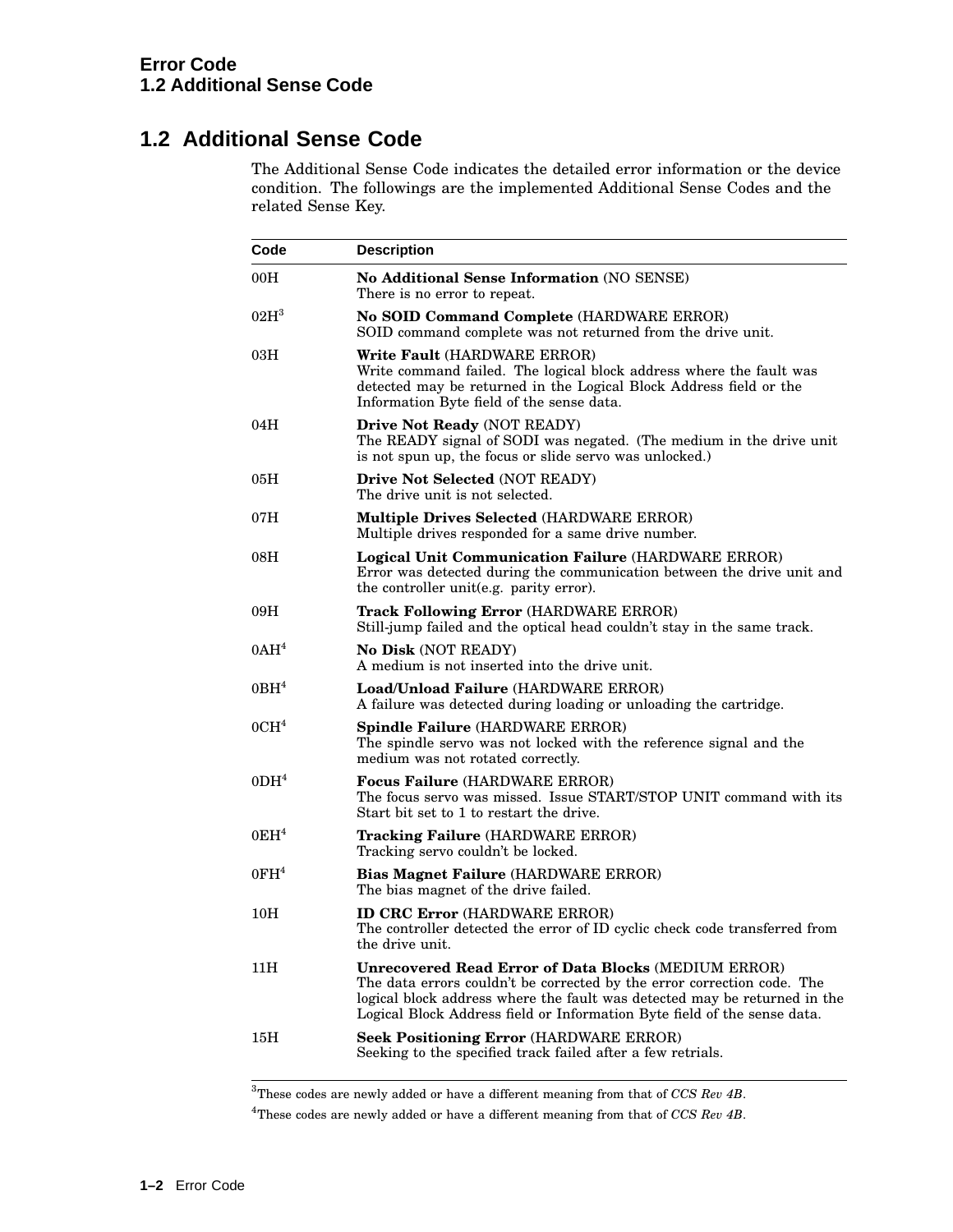| Code             | <b>Description</b>                                                                                                                                                                                                                                                             |
|------------------|--------------------------------------------------------------------------------------------------------------------------------------------------------------------------------------------------------------------------------------------------------------------------------|
| 18 <sub>H</sub>  | Recovered Read Data with ECC Procedure (RECOVERED ERROR)<br>There was an interleave which contains 7 or 8 bytes in error. Error<br>correction succeeded.                                                                                                                       |
| 20H              | <b>Invalid Command Operation Code (ILLEGAL REQUEST)</b><br>The specified command operation code is not implemented or an invalid<br>command is requested.                                                                                                                      |
| 21H              | <b>Illegal Logical Block Address(ILLEGAL REQUEST)</b><br>The specified logical block address was outside the valid area.                                                                                                                                                       |
| 23H <sup>5</sup> | <b>Illegal Function for Medium Type</b> (ILLEGAL REQUEST)<br>The format parameter is invalid for the medium type.                                                                                                                                                              |
| 24H              | <b>Illegal Field in CDB</b> (ILLEGAL REQUEST)<br>There was an error in the received Command Descriptor Block(CDB). This<br>Additional Sense Code is returned in the following situations.                                                                                      |
|                  | Reserved field in CDB is not zero.                                                                                                                                                                                                                                             |
|                  | Invalid combination of parameters (e.g. Both the eject bit and the<br>start bit are set in the START/STOP UNIT command).                                                                                                                                                       |
|                  | Illegal parameter at that state(e.g. A command using the relative<br>address (RelAdr) bit is set to 1 is issued after the command that link<br>bit is not set to 1).                                                                                                           |
| 25H              | Invalid LUN (ILLEGAL REQUEST)<br>LUN 2 through 7 is specified or the specified LUN(0 or 1)does not respond<br>to the selection from the controller unit.                                                                                                                       |
| 26H              | Invalid Field in Parameter List (ILLEGAL REQUEST)<br>There was an error in the received parameters.                                                                                                                                                                            |
| 27H              | Write Protected (DATA PROTECT)<br>Erasing or writing was aborted because the write protect switch of the<br>cartridge is on.                                                                                                                                                   |
| $28\mathrm{H}$   | Medium Changed (UNIT ATTENTION)<br>The medium was loaded. This Additional Sense Code is used to notify the<br>initiator that the medium has been changed since the execution of the last<br>command. This code implies Mode Select Parameters changed(2AH).                    |
| 29H              | Power On or Reset or Bus Device Reset Occurred (UNIT)<br><b>ATTENTION</b> )<br>This Additional Sense Code is used to notify the initiator that the RESET<br>condition has happened since last command. This code implies Mode<br>Select Parameters changed.                    |
| 2AH              | Mode Select Parameters Changed (UNIT ATTENTION)<br>This Additional Sense Code in used to notify the initiator that the mode<br>select parameters have been changed since the execution of the last<br>command(2AH).                                                            |
| 30 <sub>H</sub>  | Incompatible Cartridge (MEDIUM ERROR)<br>ID hole of the cartridge is invalid.                                                                                                                                                                                                  |
| $31H^6$          | <b>Medium Format Corrupted (MEDIUM ERROR)</b><br>PEP, SFP, the format information sector in the CDA, or DDS is invalid.                                                                                                                                                        |
| 32H              | No Defect Spare Location Available (MEDIUM ERROR)<br>The number of defect sectors listed in the PDL and SDL exceeded 1024, or<br>the number of defect sectors listed in the SDL exceeded the specified value<br>calculated by the number of groups and spare blocks per group. |

<sup>5</sup>These codes are newly added or have a different meaning from that of *CCS Rev 4B*.

 $^6$  These codes are newly added or have a different meaning from that of  $CCS$   $Re v$   $4B.$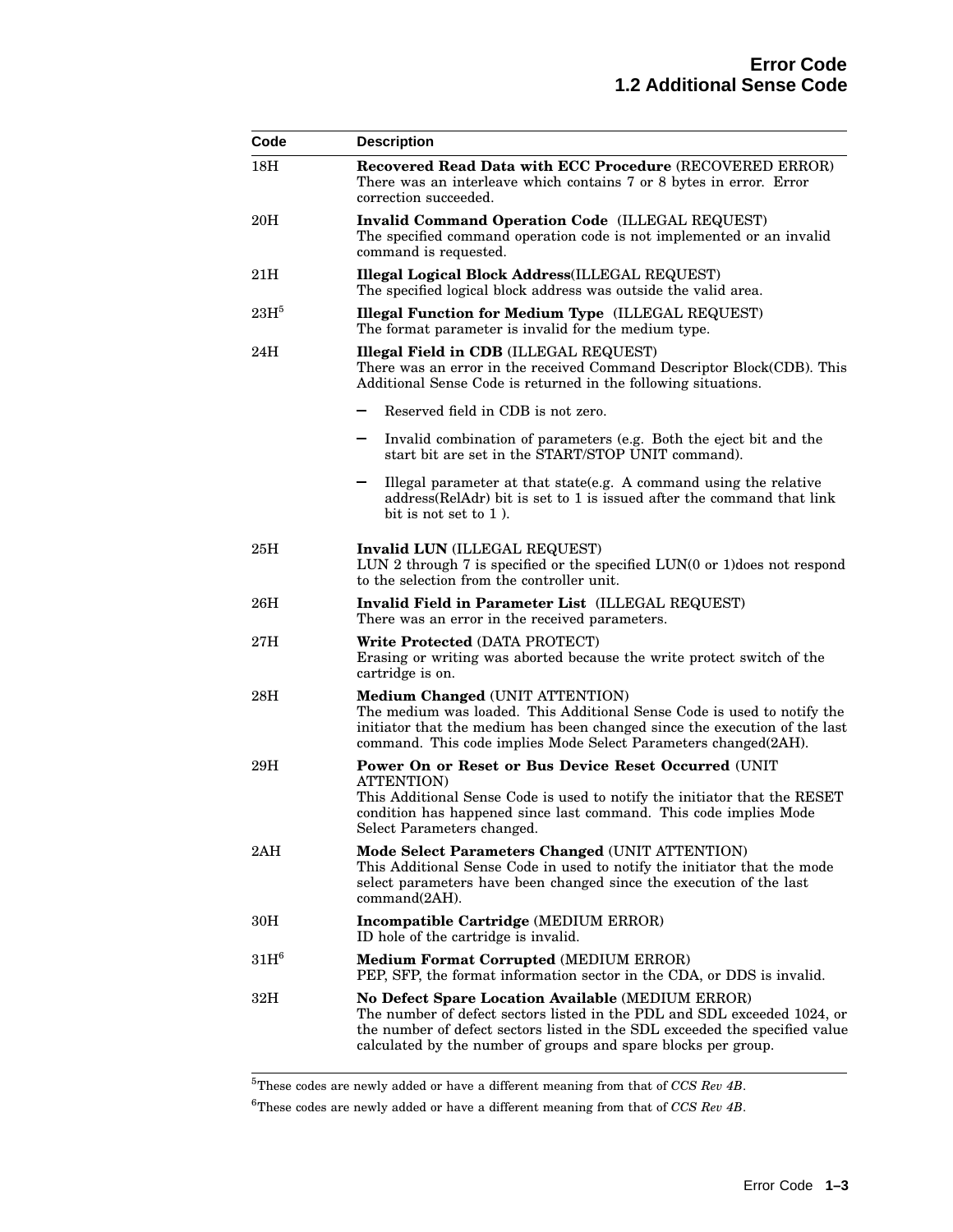| Code             | <b>Description</b>                                                                                                                                                                        |
|------------------|-------------------------------------------------------------------------------------------------------------------------------------------------------------------------------------------|
| $38H^6$          | Recovered with Automatic Reallocation (RECOVERED ERROR)<br>Automatic write reallocation is executed successfully.                                                                         |
| $39H^6$          | <b>Automatic Reallocation Failure (MEDIUM ERROR)</b><br>Automatic write reallocation failed after retrying three times.                                                                   |
| 3AH <sup>6</sup> | Defect List Update Failure (MEDIUM ERROR)<br>Updating of the defect table failed after the successful sparing of the data<br>sector.                                                      |
| $3DH^6$          | <b>Defect List Not Available</b> (MEDIUM ERROR OR RECOVERED)<br>ERROR)<br>Specified defect list is not available.                                                                         |
| 42H              | <b>Power On Diagnostic Failure (HARDWARE ERROR)</b><br>Power on diagnostic failed.                                                                                                        |
| 43H              | Message Reject Error (HARDWARE ERROR OR ABORTED<br>COMMAND)<br>The command was aborted because the initiator rejected the message from<br>the SMO-C301 by issuing MESSAGE REJECT message. |
| 44H              | <b>Internal Controller Error</b> (HARDWARE ERROR OR ABORTED)<br>COMMAND)<br>The controller detected an related to the controller hardware or firmware.                                    |
| 47H              | SCSI Interface Parity Error (HARDWARE ERROR OR ABORTED<br>COMMAND)<br>The command was aborted due to parity error on the SCSI bus.                                                        |
| 48H              | Initiator Detected Error (HARDWARE ERROR OR ABORTED<br>COMMAND)<br>The command was aborted because the INITIATOR DETECTED ERROR<br>message was sent from the initiator.                   |
| 49H              | Inappropriate/Illegal Message (HARDWARE ERROR OR ABORTED<br>COMMAND)<br>The command was aborted due to the inappropriate illegal message from<br>the initiator.                           |
| 80H <sup>7</sup> | Limited Laser Life (HARDWARE ERROR)<br>Over-current is detected in the laser diode or the laser power is below the<br>lower limit.                                                        |
| 81H'             | <b>Focus Coil Over-current Failure</b> (HARDWARE ERROR)<br>Over-current is detected in the focus coil of the optical pick up. The coil is<br>protected by a relay.                        |
| $82H^7$          | <b>Tracking Coil Over-current Failure (HARDWARE ERROR)</b><br>Over-current is detected in the tracking coil of the optical pick up. The coil<br>is protected by a relay.                  |
| 83H <sup>7</sup> | Temperature Alarm (HARDWARE ERROR)<br>Internal temperature of the drive exceeds the limit(55 degree C).                                                                                   |

 ${\rm ^7The}$  codes are newly added or have a different meaning from that of  $CCS$   $Rev$   $4B.$ 

### **1.3 Notice**

Test 75 in VAX ROM diagnostics is not for the RWZ21. Therefore the test may fail.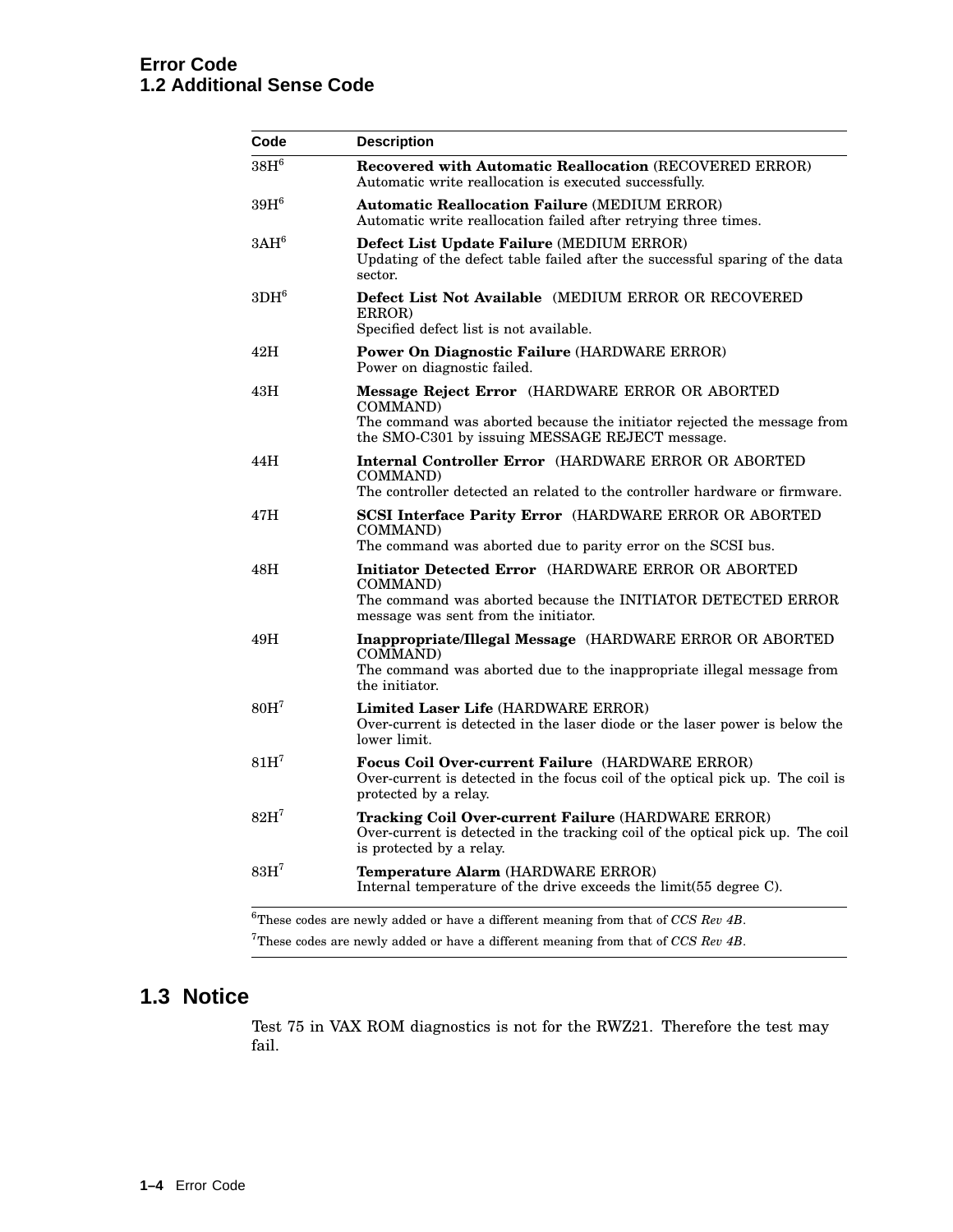# **2 Parts List**

The tables in this chapter include a parts list for RWZ21, a SCSI cable list, and power cord list.

**Table 2–1 RWZ21 Parts List**

| Part name                                                                 | Order number    | <b>Source</b> |
|---------------------------------------------------------------------------|-----------------|---------------|
| Magneto-Optical Disk Unit                                                 | RWZ21-AA        |               |
| RWZ21 Magneto-Optical Disk Unit User's Guide                              | EK-RWZ21-UG     |               |
| Optical disk cartridge                                                    | <b>RWX4K-01</b> |               |
| MOA-L33 Lens cleaning cartridge kit                                       | RWX2H-AA        |               |
| MOA-F33 Air Filter                                                        | RWX2F-AA        |               |
| MOA-D31 Manual disk cleaner for RWX4K-01                                  | RWX2M-AA        |               |
| <b>SCSI</b> Terminator                                                    | 12-30552-01     |               |
| Source<br>$-$ Part of the basic RWZ21<br>$\bigcap$ Available as an option |                 |               |

#### **Table 2–2 SCSI Cable List**

| <b>Connection</b>                                                                                                  | Order number                 | <b>Source</b>    |
|--------------------------------------------------------------------------------------------------------------------|------------------------------|------------------|
| VAXstation3100-RWZ21                                                                                               | $BC56H-03$ (3 feet)          |                  |
| DEC <sub>station</sub> 3100-RWZ21                                                                                  | $BC56H-03$ (3 feet)          |                  |
| DEC <sub>station</sub> 5000-RWZ21<br>PCTAZ for DECpc—RWZ21                                                         | $BC09D-06$ (6 feet)          | $\ast$           |
| $RWZ21 - RWZ21$<br>PCXAZ, PC4XR-CC, PCTAZ-AA for DECpc—<br>RWZ21                                                   | $BC19J-1E/06$ $(1.5/6$ feet) | $\left( \right)$ |
| Source<br>$-$ Part of the basic RWZ21<br>$\bigcap$ Available as an option<br>* Provided with the DEC station 5000. |                              |                  |